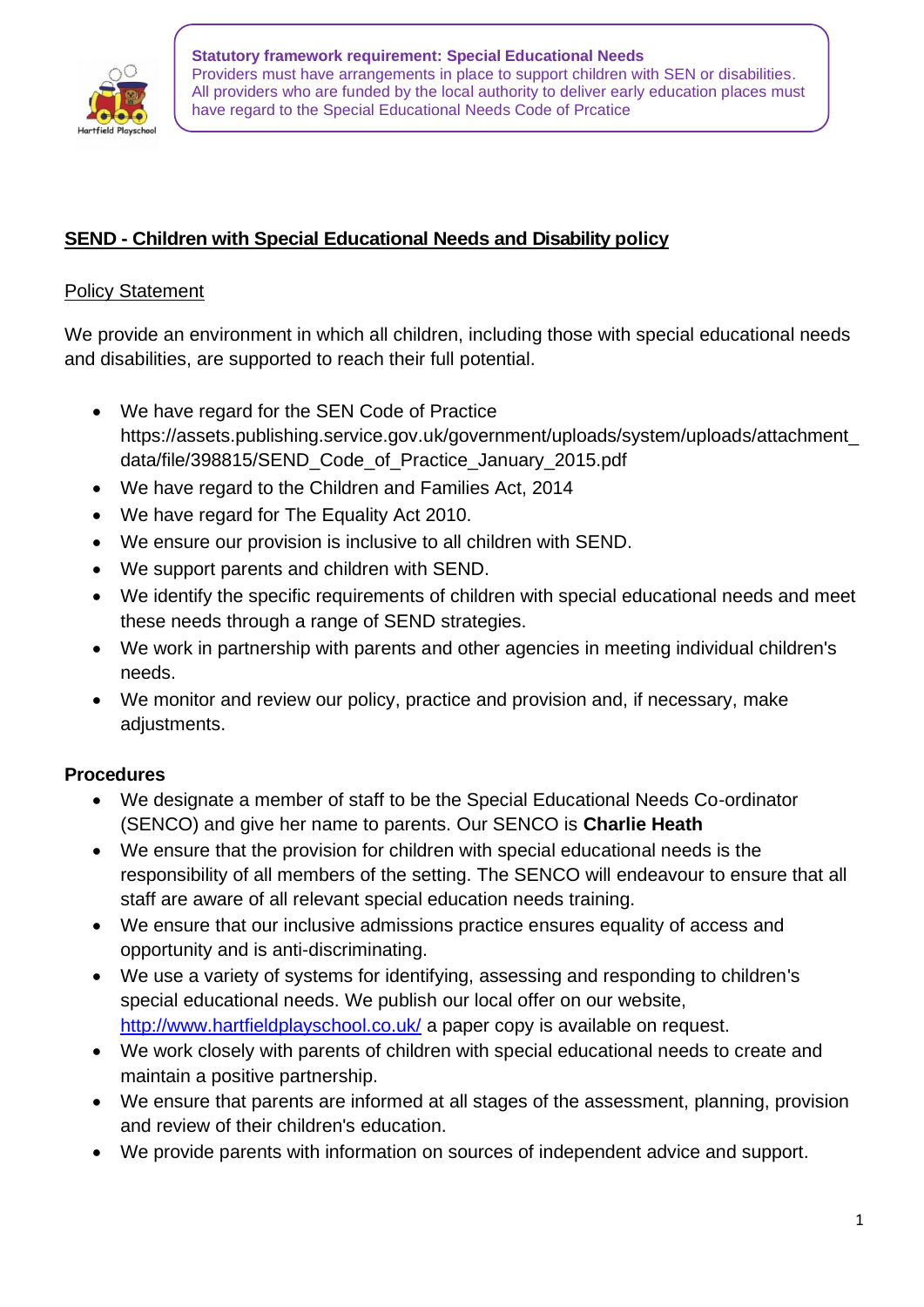

**Statutory framework requirement: Special Educational Needs** Providers must have arrangements in place to support children with SEN or disabilities. All providers who are funded by the local authority to deliver early education places must have regard to the Special Educational Needs Code of Prcatice

- We liaise with other professionals involved with children with special educational needs and their families, including transfer arrangements to other settings and schools.
- We provide a broad, balanced and differentiated curriculum for all children with SEND. Time is set aside for discussion at staff meetings and planning for our SENCO.
- We use a system of planning, implementing, monitoring, evaluating and reviewing setting based support plans for children with special educational needs as well as a Learning Journey.
- We ensure that children with SEND have a voice taking into account their levels of ability. If it is advised by the child's key worker that a child requires 1:1 care, the SENCO will undertake an initial assessment and make referrals to the appropriate specialist services and funding streams.
- We have systems in place and experience for supporting children during Early Years Action, Early Years Action Plus, Statutory Assessment and education, health and care plan process.
- We use a system for keeping records of the assessment, planning, provision and review for children with special educational needs.
- We access resources (human and financial) to implement our SEND Policy.
- We provide in-service training for parents, practitioners and volunteers based upon information and training from outside agencies such as speech and language strategies.
- We raise awareness of any specialism the setting has to offer, e.g. Makaton trained staff.
- We ensure the effectiveness of our SEND provision by collecting information from a range of sources e.g. Setting based support plan reviews, staff and management meetings, parental and external agency's views, inspections and complaints. This information is collated, evaluated and reviewed annually.
- We provide a complaints procedure.
- We monitor and review our policy annually.
- All written records are passed onto the receiving setting (if known) when a child moves from our Playschool. Our staff will, if possible, visit the new setting with the pupil, where appropriate.

# **Legal Framework:**

- Special Educational Needs and Disability Act 2001
- Equality Act 2010
- Children and families Act 2014
- Special Educational Needs and Disability Code of Practice 2014

### **Other useful Pre-school Learning Alliance publications:**

• Special educational needs code of practice for early years (2014)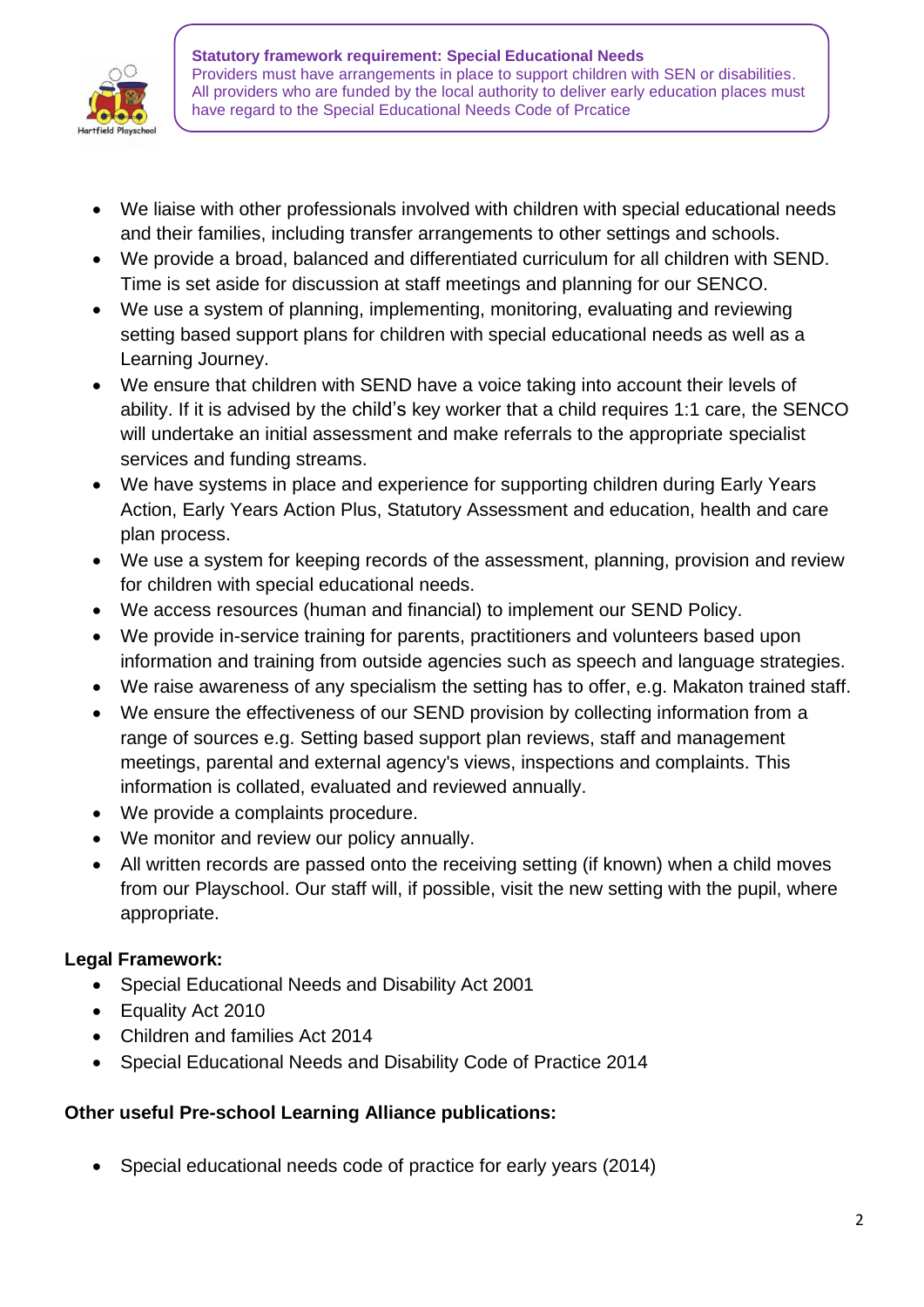

**Statutory framework requirement: Special Educational Needs** Providers must have arrangements in place to support children with SEN or disabilities. All providers who are funded by the local authority to deliver early education places must have regard to the Special Educational Needs Code of Prcatice

This policy was reviewed by the Early Years Manager Debbie Arnett in line with the 'Essential policies and procedures for the EYFS' by Preschool Learning Alliance This policy was adopted by Hartfield Playschool staff and Committee in January 2014. Reviewed: July 2015 Review Date: July 2016 Reviewed: May 2017 Reviewed and updated: September 2019 Reviewed ……September 2020………………………. Reviewed and updated: November 2021 Reviewed and updated: February 2022 Reviewed: